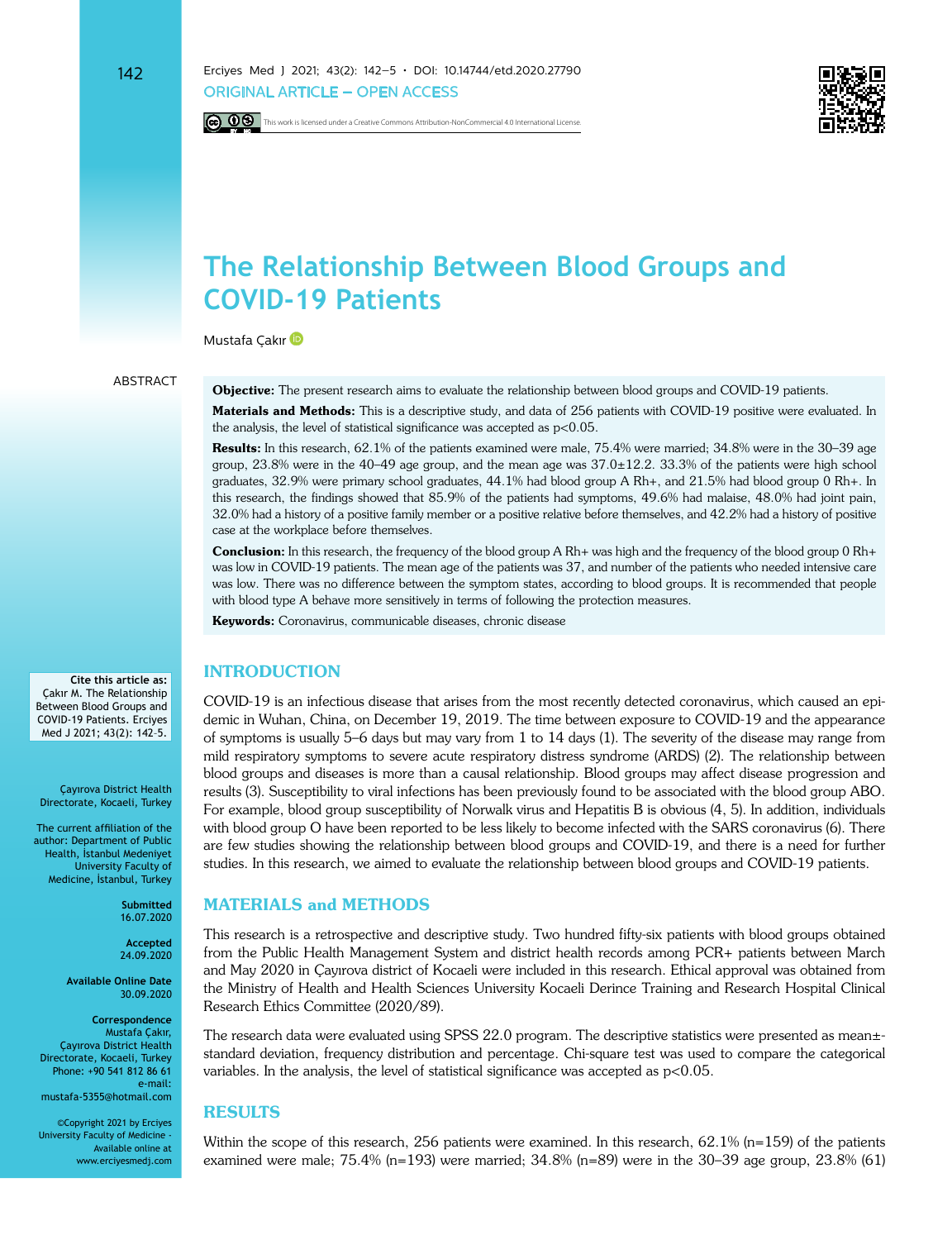|                        | $\mathbf n$ | $%$ * |
|------------------------|-------------|-------|
| Age group              |             |       |
| 9 years and below      | 3           | 1.2   |
| $10 - 19$              | 11          | 4.3   |
| $20 - 29$              | 55          | 21.5  |
| $30 - 39$              | 89          | 34.8  |
| $40 - 49$              | 61          | 23.8  |
| $50 - 59$              | 29          | 11.3  |
| 60 years and above     | 8           | 3.1   |
| Gender                 |             |       |
| Male                   | 159         | 62.1  |
| Female                 | 97          | 37.9  |
| Marital status         |             |       |
| Single                 | 63          | 24.6  |
| Married                | 193         | 75.4  |
| Educational background |             |       |
| Primary school         | 82          | 32.9  |
| Secondary school       | 46          | 18.5  |
| High school            | 83          | 33.3  |
| College/university     | 38          | 15.3  |
| Blood group            |             |       |
| $A Rh (+)$             | 113         | 44.1  |
| $A Rh (-)$             | 13          | 5.1   |
| $B Rh (+)$             | 29          | 11.3  |
| $B Rh (-)$             | 5           | 2.0   |
| $AB Rh (+)$            | 24          | 9.4   |
| $AB Rh$ $(-)$          | 3           | 1.2   |
| $0 Rh (+)$             | 55          | 21.5  |
| $0 Rh (-)$             | 14          | 5.5   |
| *: Column percentage   |             |       |

were in the  $40-49$  age group, the mean age was  $37.0\pm12.2$ , and the median age was 36 (min: 1; max: 75). 33.3% (n=83) of the patients were high school graduates, 32.9% (n=82) were primary school graduates, 44.1% (n=113) had blood group A Rh+ and 21.5% (n=55) had blood group 0 Rh+ (Table 1).

The findings showed that 18.0% (n=46) of the participants had chronic disease, 7.4% (n=19) had hypertension and 5.9%  $(n=15)$  had diabetes;  $13.3\%$   $(n=34)$  had one chronic disease, 2.7% (n=7) had two chronic diseases, 20.7% (n=53) used drugs regularly and 18.8% (n=48) smoked currently (Table 2). In this study,  $1.2\%$  of the patients (n=3) were transferred to intensive care unit during the illness.

The The findings indicated that 85.9% (n=220) of the patients had symptoms, 49.6% (n=127) had malaise, 48.0% (n=123) had joint pain, 32.0% (n=82) had a history of a positive family member or a positive relative before themselves and 42.2%

|                            | $\mathbf n$ | $%$ * |  |  |
|----------------------------|-------------|-------|--|--|
| Chronic disease status     |             |       |  |  |
| Yes                        | 46          | 18.0  |  |  |
| No                         | 210         | 82.0  |  |  |
| Chronic diseases           |             |       |  |  |
| Hypertension               | 19          | 7.4   |  |  |
| Diabetes mellitus          | 15          | 5.9   |  |  |
| Asthma                     | 13          | 5.1   |  |  |
| Cardiac disease            | 9           | 3.5   |  |  |
| <b>COPD</b>                | 7           | 2.7   |  |  |
| Number of chronic diseases |             |       |  |  |
| 1                          | 34          | 13.3  |  |  |
| $\overline{2}$             | 7           | 2.7   |  |  |
| 3                          | 5           | 2.0   |  |  |
| Regular medication use     |             |       |  |  |
| Yes                        | 53          | 20.7  |  |  |
| N <sub>o</sub>             | 203         | 79.3  |  |  |
| Smoking status             |             |       |  |  |
| Never smoked               | 140         | 54.7  |  |  |
| Smoked, but quitted        | 68          | 26.6  |  |  |
| Still smoking              | 48          | 18.8  |  |  |

(n=108) had a history of positive case at the workplace before themselves (Table 3).

There was no statistically significant difference between the symptom states, symptoms other than cough and chronic disease states of the participants according to the blood groups (p>0.05). 40.7% of A Rh+ patients (n=46), 46.2% of A Rh- patients (n=6),  $27.6\%$ of B Rh+ patients (n=8), 20.0% (n=1) of B Rh- patients, 25.0% (n=6) of AB Rh+ patients, 33.3% of AB Rh- patients, 21.8% of 0  $Rh$ + patients (n=12), 78.6% of 0 Rh- patients (n=11) and 35.5% (n=91) of all patients were found to have the symptom of cough. A statistically significant difference was found concerning the symptom of cough according to the blood groups of the patients (p=0.005) (Table 4).

### **DISCUSSION**

In this research, 44% of COVID-19 positive patients were found have A Rh+ blood group. In a study conducted by Cekdemir et al. (7) in a tertiary hospital with donor/patients, 38% had the blood group A Rh+ . In a study conducted by Wu et al. (8) with COVID-19 patients, 36% of the patients had blood group A. In a study conducted by Zhao et al. (9), 37% of COVID-19 patients had blood group A. The frequency of blood group A in COVID-19 patients was significantly higher compared to the non-COVID-19 group. In a study conducted by Zeng et al. (10), 35% of the patients with mild pneumonia and 39% of the patients with severe pneumonia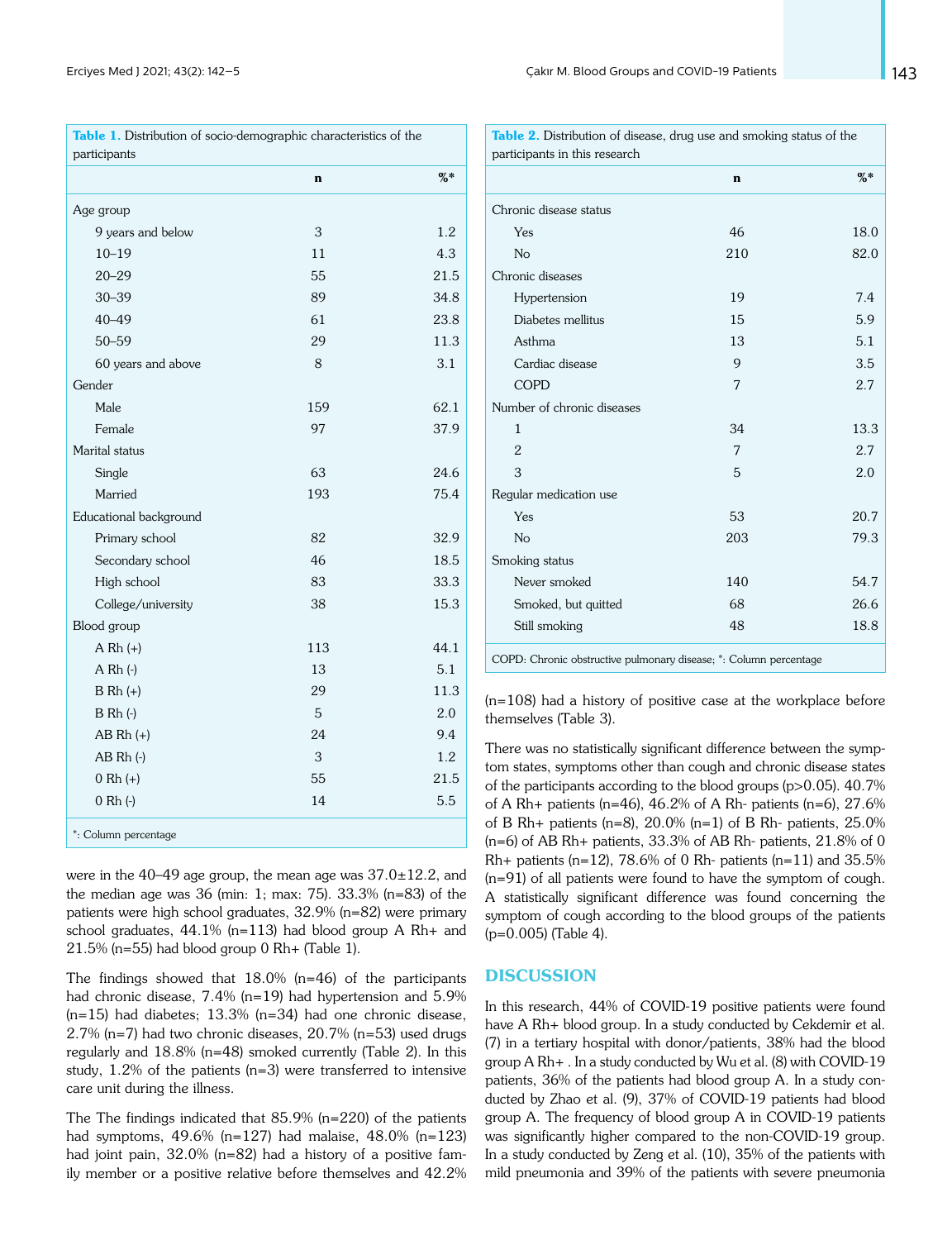| Table 3. Distribution of symptom status of the participants in this<br>research |     |       |  |  |  |  |  |  |  |
|---------------------------------------------------------------------------------|-----|-------|--|--|--|--|--|--|--|
|                                                                                 | n   | $%$ * |  |  |  |  |  |  |  |
| Symptom status                                                                  |     |       |  |  |  |  |  |  |  |
| Yes                                                                             | 220 | 85.9  |  |  |  |  |  |  |  |
| No                                                                              | 36  | 14.1  |  |  |  |  |  |  |  |
| Symptoms                                                                        |     |       |  |  |  |  |  |  |  |
| Malaise                                                                         | 127 | 49.6  |  |  |  |  |  |  |  |
| Joint pain                                                                      | 123 | 48.0  |  |  |  |  |  |  |  |
| Headache                                                                        | 110 | 43.0  |  |  |  |  |  |  |  |
| Cough                                                                           | 91  | 35.5  |  |  |  |  |  |  |  |
| Loss of taste and smell                                                         | 74  | 28.9  |  |  |  |  |  |  |  |
| Fever (over 37.8°)                                                              | 70  | 27.3  |  |  |  |  |  |  |  |
| Diarrhea                                                                        | 61  | 23.8  |  |  |  |  |  |  |  |
| Dyspnea                                                                         | 41  | 16.0  |  |  |  |  |  |  |  |
| Positive case status in your family                                             |     |       |  |  |  |  |  |  |  |
| and relatives before you                                                        |     |       |  |  |  |  |  |  |  |
| Yes                                                                             | 82  | 32.0  |  |  |  |  |  |  |  |
| No                                                                              | 174 | 68.0  |  |  |  |  |  |  |  |
| Positive case at your workplace before you                                      |     |       |  |  |  |  |  |  |  |
| Yes                                                                             | 108 | 42.2  |  |  |  |  |  |  |  |
| N <sub>o</sub>                                                                  | 148 | 57.8  |  |  |  |  |  |  |  |
| *: Column percentage                                                            |     |       |  |  |  |  |  |  |  |

had blood group A. These patients had a higher frequency of blood group A compared to the general population. In a study conducted by Li et al. (11), 39% of the COVID-19 positive patients had blood group A, and the frequency of blood group A was higher compared to the control group. In our study, the frequency of blood group A was higher similar to other studies. The genetic basis of this should be enlightened by further studies.

In this study, 21% of the patients had blood group 0 Rh+. In the study conducted by Cekdemir et al. (7), 30% of the patients had blood group 0 Rh+. In the study conducted by Wu et al. (8), blood group A was found in 21% of the patients. In the study conducted by Zhao et al. (9), 25% of the patients had blood group 0, and the frequency of blood group 0 was significantly lower compared to the non-COVID-19 group. In the study conducted by Zeng et al. (10), blood group 0 was found in 32% of the patients with mild pneumonia, in 33% of the Chinese population and in 26% of patients with severe pneumonia. In the study conducted by Li et al. (11), 25% of the patients had blood group 0, and the frequency of blood group 0 was found to be lower compared to the control group. The results of these studies are similar. There is a need for studies on the protection of the genetic features of blood group 0.

In this research, 3% of patients were aged 60 years and older. Their mean age was 37, and the median age was 36. In the study conducted by Zeng et al. (10), the median age of the patients with mild pneumonia was 52, 36% of these patients were aged 60 years and older; the median age of the patients with severe pneumonia was 67, and 73% were aged 60 years and older. The mean age of the patients in our study is significantly lower compared to the other study. This may account for the low need for intensive care in the patients in our study.

In this study, 62% of the patients were male. In the study conducted by Zeng et al. (10), 56% of the patients were male. Studies show that the disease is more common in males.

In the study, 18% of the patients had chronic diseases. It was deter-

| $\mathbf n$<br>Symptom status<br>Yes<br>100<br>Symptoms<br>Malaise<br>57<br>54<br>Joint pain | $\%$<br>88.5<br>50.4 | $\mathbf n$<br>12<br>8 | $\%$<br>92.3 | $\mathbf n$<br>25 | $\%$<br>86.2 | $\mathbf n$  | $\%$ | $\mathbf n$ | %    | $\mathbf n$    | %                 | $\mathbf n$ | %    | $\mathbf n$   | $\%$ | $\mathbf n$ | %    |            |
|----------------------------------------------------------------------------------------------|----------------------|------------------------|--------------|-------------------|--------------|--------------|------|-------------|------|----------------|-------------------|-------------|------|---------------|------|-------------|------|------------|
|                                                                                              |                      |                        |              |                   |              |              |      |             |      |                |                   |             |      |               |      |             |      |            |
|                                                                                              |                      |                        |              |                   |              |              |      |             |      |                |                   |             |      |               |      |             |      |            |
|                                                                                              |                      |                        |              |                   |              | 5            | 100  | 20          | 83.3 | 3              | 100               | 43          | 78.2 | <sup>12</sup> | 85.7 | 220         | 85.9 | 0.632      |
|                                                                                              |                      |                        |              |                   |              |              |      |             |      |                |                   |             |      |               |      |             |      |            |
|                                                                                              |                      |                        | 61.5         | 12                | 41.4         | 3            | 60.0 | 10          | 41.7 | 2              | 66.7              | 26          | 47.3 | 9             | 64.3 | 127         | 49.6 | 0.773      |
|                                                                                              | 47.8                 | 5                      | 38.5         | 9                 | 31.0         | 3            | 60.0 | 12          | 50.0 | 2              | 66.7              | 28          | 50.9 | 10            | 71.4 | 123         | 48.0 | 0.348      |
| 53<br>Headache                                                                               | 46.9                 | 3                      | 23.1         | 11                | 37.9         | 2            | 40.0 | 12          | 50.0 | $\mathbf{1}$   | 33.3              | 21          | 38.2 | 7             | 50.0 | 110         | 43.0 | 0.718      |
| 46<br>Cough                                                                                  | 40.7                 | 6                      | 46.2         | 8                 | 27.6         | $\mathbf{1}$ | 20.0 | 6           | 25.0 | $\mathbf{1}$   | 33.3              | 12          | 21.8 | 11            | 78.6 | 91          |      | 35.5 0.005 |
| Loss of taste                                                                                |                      |                        |              |                   |              |              |      |             |      |                |                   |             |      |               |      |             |      |            |
| 35<br>and smell                                                                              | 31.0                 | 3                      | 23.1         | 4                 | 13.8         | 3            | 60.0 | 7           | 29.2 | $\overline{1}$ | 33.3              | 14          | 25.5 | 7             | 50.0 | 74          | 28.9 | 0.225      |
| 31<br>Fever                                                                                  | 27.4                 | 4                      | 30.8         | 4                 | 13.8         | 2            | 40.0 | 11          | 45.8 | -1             | 33.3              | 12          | 21.8 | 5             | 35.7 | 70          | 27.3 | 0.276      |
| 26<br>Diarrhea                                                                               | 23.0                 | 2                      | 15.4         | 8                 | 27.6         | 2            | 40.0 | 8           | 33.3 | 2              | 66.7              | 8           | 14.5 | 5             | 35.7 | 61          | 23.8 | 0.223      |
| 21<br>Dyspnea                                                                                | 18.6                 | 2                      | 15.4         | 3                 | 10.3         |              | -    | 4           | 16.7 | 1              | 33.3              | 5           | 9.1  | 5             | 35.7 | 41          | 16.0 | 0.261      |
| Chronic disease status                                                                       |                      |                        |              |                   |              |              |      |             |      |                |                   |             |      |               |      |             |      |            |
| 20<br>Yes                                                                                    | 17.7                 | 3                      | 23.1         | 4                 | 13.8         | 1            | 20.0 | 5           | 20.8 | $-$            | $\qquad \qquad -$ | 10          | 18.2 | 3             | 21.4 | 46          | 18.0 | 0.982      |